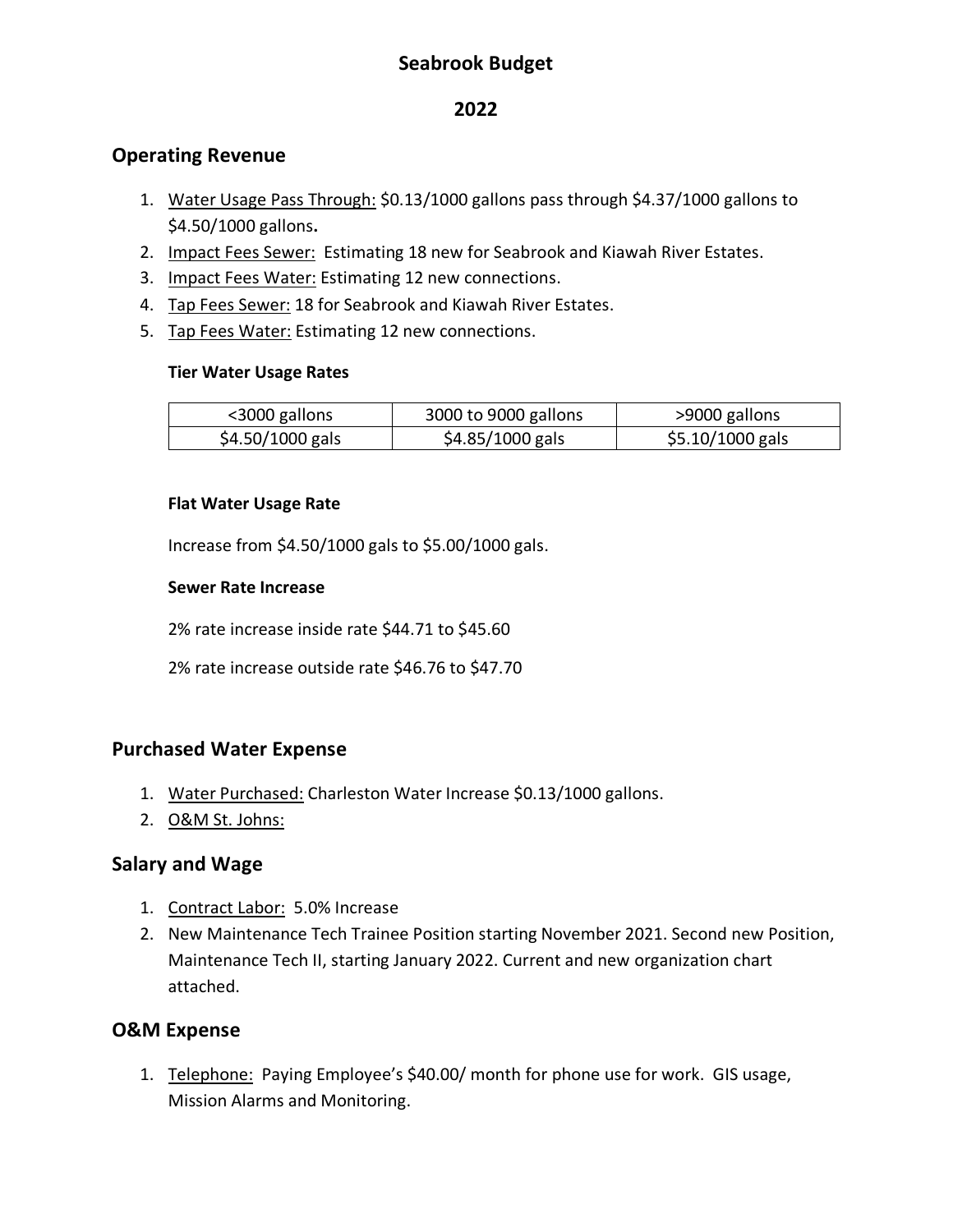| <b>SEABROOK ISLAND UTILITY COMMISSION BUDGET</b>                                     |                       |                                        |                                         |                                              |                                                       |  |  |
|--------------------------------------------------------------------------------------|-----------------------|----------------------------------------|-----------------------------------------|----------------------------------------------|-------------------------------------------------------|--|--|
| <b>Description</b><br>2 Sewer<br>3 Water<br>99 G/A                                   | <b>BUDGET</b><br>2022 | <b>BUDGET</b><br><b>ACTUAL</b><br>2021 | <b>CURRENT</b><br><b>BUDGET</b><br>2021 | <b>Annualized</b><br>minus<br><b>Current</b> | % Change<br>2021<br><b>Budget VS</b><br><b>Annual</b> |  |  |
| <b>Operating Revenue</b>                                                             |                       |                                        |                                         |                                              |                                                       |  |  |
| 2 Revenue Sewer                                                                      | 1,795,175             | 1,749,176                              | 1,726,822                               | 22,354                                       | 2.6%                                                  |  |  |
| 3 Revenue Water                                                                      | 2,343,900             | 2,072,000                              | 2,055,832                               | 16,168                                       | 13.1%                                                 |  |  |
| 3 Revenue Irrigation D/W                                                             | 90,000                | 90,000                                 | 90,000                                  | 0                                            | 0.0%                                                  |  |  |
| 2 Avail. Fees Sewer                                                                  | 38,000                | 39,635                                 | 42,000                                  | (2, 365)                                     | $-4.1%$                                               |  |  |
| 3 Avail. Fees Water                                                                  | 21,000                | 23,615                                 | 25,600                                  | (1,985)                                      | $-11.1%$                                              |  |  |
| 2 Impact Fees Sewer                                                                  | 55,000                | 80,000                                 | 26,500                                  | 53,500                                       | $-31.3%$                                              |  |  |
| 3 Impact Fees Water                                                                  | 40,000                | 60,000                                 | 33,000                                  | 27,000                                       | $-33.3%$                                              |  |  |
| 2 Tap Fees Sewer                                                                     | 10,000                | 18,000                                 | 7,500                                   | 10,500                                       | $-44.4%$                                              |  |  |
| 3 Tap Fees Water                                                                     | 10,000                | 8,500                                  | 4,500                                   | 4,000                                        | 17.6%                                                 |  |  |
| 3 Antenna Rent                                                                       | 129,750               | 126,016                                | 126,000                                 | 16                                           | 3.0%                                                  |  |  |
| 3 Misc Income Water                                                                  | 18,920                | 18,920                                 | 18,920                                  | $\Omega$                                     | 0.0%                                                  |  |  |
| 99 Rev-Late Fees G & A                                                               | 48,000                | 48,000                                 | 55,000                                  | (7,000)                                      | 0.0%                                                  |  |  |
| <b>Total Operating Rev</b>                                                           | 4,599,745             | 4,333,862                              | 4,211,674                               | 122,188                                      | 6.1%                                                  |  |  |
| <b>Purchased Water Expense</b><br>3 Water Purchased-St. Johns<br>3 O & M - St. Johns | 1,108,211<br>61,500   | 1,130,629<br>61,500                    | 1,032,000<br>61,500                     | 98,629<br>$\Omega$                           | $-2.0%$<br>0.0%                                       |  |  |
| 3 Capital - St. Johns                                                                |                       |                                        |                                         |                                              |                                                       |  |  |
| <b>Gross Profit</b>                                                                  | 3,430,034             | 3,141,733                              | 3,118,174                               | 23,559                                       | 9.2%                                                  |  |  |
| <b>Salary and Wage</b>                                                               |                       |                                        |                                         |                                              |                                                       |  |  |
| 2 Contract Labor Sewer                                                               | 318,873               | 217,464                                | 222,484                                 | (5,020)                                      | 46.6%                                                 |  |  |
| 3 Contract Labor Water                                                               | 232,482               | 126,326                                | 162,493                                 | (36, 167)                                    | 84.0%                                                 |  |  |
| 99 Contract Labor Admin                                                              | 394,145               | 395,470                                | 421,567                                 | (26,097)                                     | $-0.3%$                                               |  |  |
| 2 Overtime Plus Fringe                                                               | 26,100                | 17,603                                 | 17,852                                  | (249)                                        | 46.2%                                                 |  |  |
| 3 Overtime Plus Fringe                                                               | 13,300                | 4,998                                  | 5,955                                   | (957)                                        | 123.3%                                                |  |  |
| <b>Total Salary &amp; Wage</b>                                                       | 984,900               | 761,861                                | 830,351                                 | $-68,490$                                    | 29.3%                                                 |  |  |

 $\mathsf{r}$ 

┑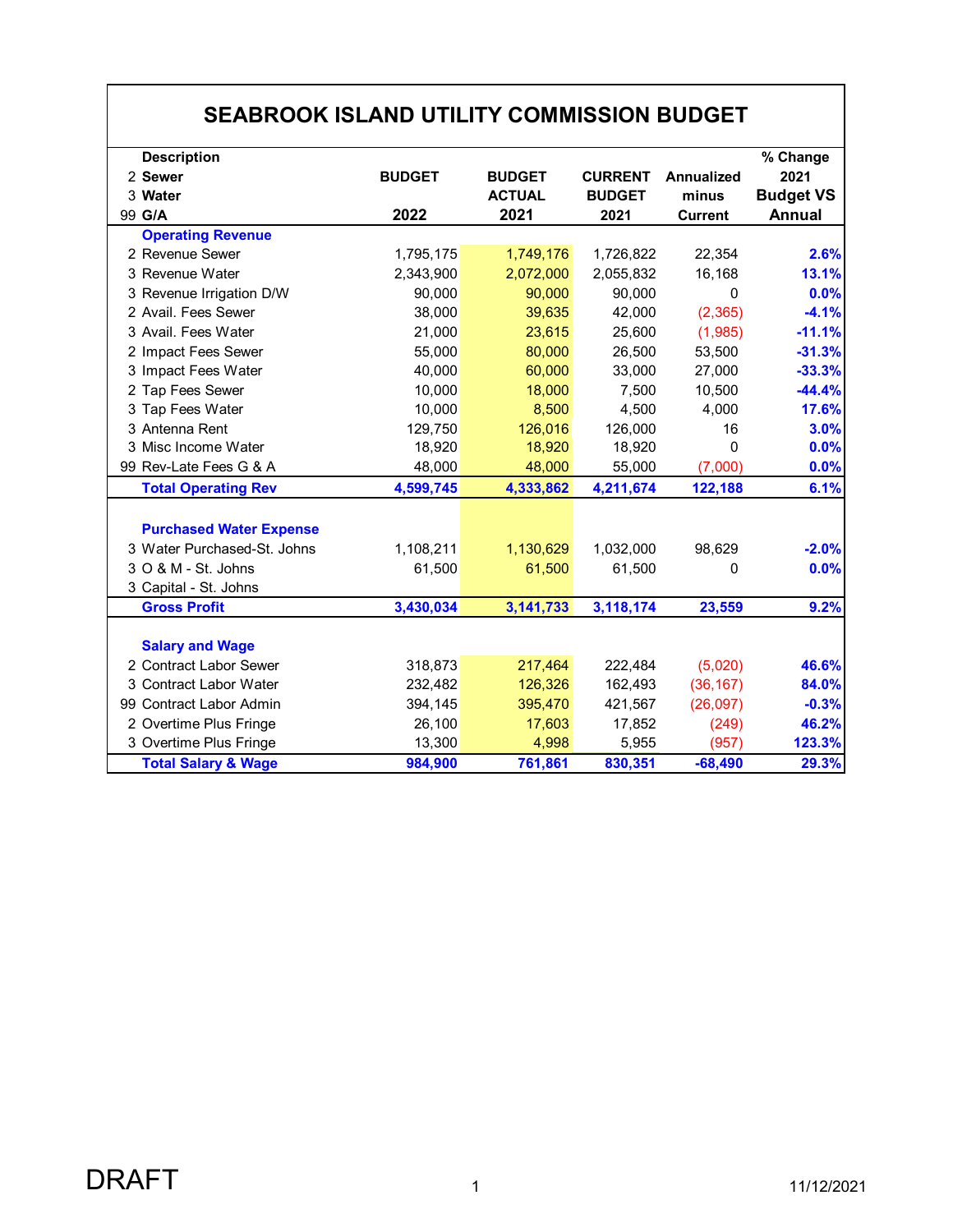| <b>O&amp;M Expense</b>           |         |                  |         |             |          |
|----------------------------------|---------|------------------|---------|-------------|----------|
| 99 Gas & Oil                     | 25,000  | 25,000           | 25,000  | 0           | 0.0%     |
| 99 Truck Repairs                 | 15,000  | 15,000           | 15,000  | 0           | 0.0%     |
| 99 Bad Debt Expenses             | 7,200   | 7,200            | 7,200   | 0           | 0.0%     |
| 99 Bank Charges                  | 5,500   | 5,500            | 5,500   | $\mathbf 0$ | 0.0%     |
| 2 Certification                  | 250     | 515              | 250     | 265         | $-51.5%$ |
| 3 Certification                  | 550     | 737              | 550     | 187         | $-25.4%$ |
| 2 Chemicals                      | 30,000  | 35,000           | 30,000  | 5,000       | $-14.3%$ |
| 99 Comm.General Exp.             | 2,000   | $\mathbf 0$      | 2,000   | (2,000)     | #DIV/0!  |
| 2 Depreciation Expense           | 559,500 | 545,400          | 559,500 | (14, 100)   | 2.6%     |
| 3 Depreciation Expense           | 260,500 | 254,473          | 260,500 | (6,027)     | 2.4%     |
| 99 Depreciation Expense          | 1,000   | 1,000            | 1,000   | 0           | 0.0%     |
| 99 Dues & Subs.                  | 1,000   | 600              | 1,000   | (400)       | 66.7%    |
| 3 Tank Maintenance               | 24,817  | 24,817           | 24,817  | 0           | 0.0%     |
| 99 Emp. Recruitment              | 0       | $\mathbf 0$      | 0       | $\mathbf 0$ | #DIV/0!  |
| 99 Ins. Exp. General Liab        | 31,000  | 30,713           | 33,000  | (2, 287)    | 0.9%     |
| 2 Ins. Exp. Vehicle              | 5,600   | 5,557            | 5,500   | 57          | 0.8%     |
| 3 Ins. Exp. Vehicle              | 3,800   | 3,705            | 3,500   | 205         | 2.6%     |
| 99 Lab Equipment                 | 1,000   | 1,000            | 1,000   | 0           | 0.0%     |
| 99 Lab Supplies                  | 3,000   | 3,000            | 3,000   | $\mathbf 0$ | 0.0%     |
| 2 Maint/Repair Bldg.             | 1,000   | $\boldsymbol{0}$ | 1,000   | (1,000)     | #DIV/0!  |
| 3 Maintanance-Building           | 1,000   | $\mathbf 0$      | 1,000   | (1,000)     | #DIV/0!  |
| 99 Maintanance-Building          | 10,000  | 10,000           | 10,000  | 0           | 0.0%     |
| 99 Maint. Grounds                | 18,000  | 17,237           | 18,000  | (763)       | 4.4%     |
| 99 Office Equip & Furn.          | 5,000   | 4,828            | 5,000   | (172)       | 3.6%     |
| 99 Office Mach.Maint.            | 0       | $\pmb{0}$        | 0       | 0           | #DIV/0!  |
| 2 Outside Services               | 45,000  | 56,398           | 45,000  | 11,398      | $-20.2%$ |
| 3 Outside Services               | 45,000  | 50,502           | 40,000  | 10,502      | $-10.9%$ |
| 99 Outside Services              | 78,000  | 76,800           | 75,000  | 1,800       | 1.6%     |
| 2 Pts & Mat-Maintenance          | 35,000  | 33,134           | 35,000  | (1,866)     | 5.6%     |
| 3 Pts & Mat-Maintenance          | 40,000  | 39,503           | 40,000  | (497)       | 1.3%     |
| 2 Permit Fees                    | 1,800   | 1,500            | 1,800   | (300)       | 20.0%    |
| 3 Permit Fees                    | 10,260  | 10,506           | 10,260  | 246         | $-2.3%$  |
| 99 Permit Fees                   | 900     | 475              | 900     | (425)       | 89.5%    |
| 99 Billing, Post., Stat.& Supply | 25,000  | 21,722           | 25,000  | (3,278)     | 15.1%    |
| 99 Professional Exp.             | 25,000  | 30,000           | 25,000  | 5,000       | $-16.7%$ |
| 99 Public & Personal             | 500     | 500              | 500     | 0           | 0.0%     |
| 99 Safety                        | 5,000   | 4,500            | 5,000   | (500)       | 11.1%    |
| 99 Safety Shoes 7@150            | 1,500   | 1,200            | 1,500   | (300)       | 25.0%    |
| 2 SCADA Services                 | 12,600  | 12,497           | 12,600  | (103)       | 0.8%     |
| 3 SCADA Services                 | 2,000   | 1,690            | 2,000   | (310)       | 18.3%    |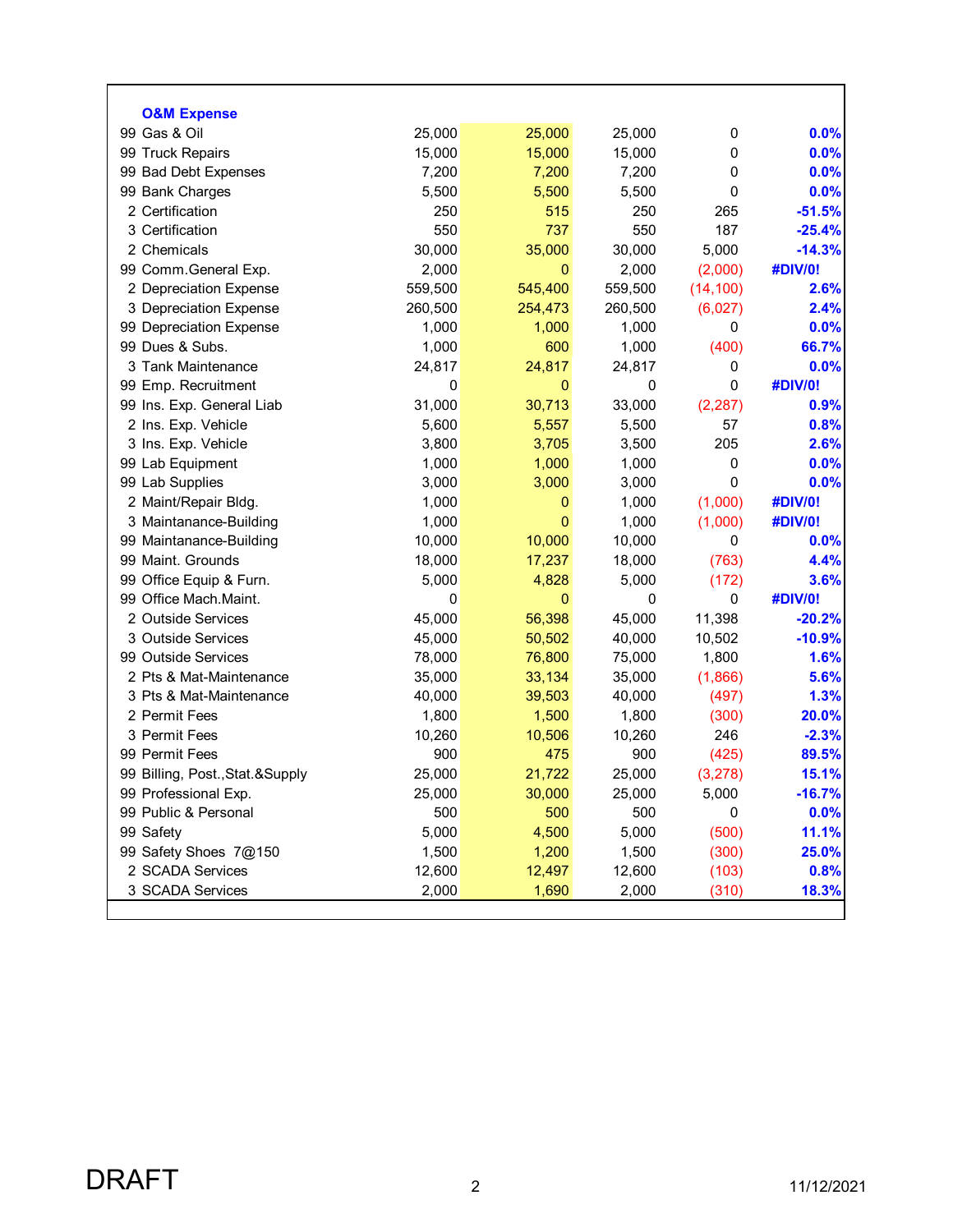| <b>O&amp;M Expense Cont.</b>     |           |           |           |           |          |
|----------------------------------|-----------|-----------|-----------|-----------|----------|
| 2 Sludge Rem-Treat/Disp          | 20,000    | 19,057    | 20,000    | (943)     | 4.9%     |
| 2 Small Tools                    | 4,000     | 4,000     | 4,000     | $\Omega$  | 0.0%     |
| 3 Small Tools                    | 4,000     | 2,500     | 4,000     | (1,500)   | 60.0%    |
| 99 Small Tools                   | 500       | 500       | 500       | 0         | 0.0%     |
| 99 Taxes & Licenses              | 2,000     | 2,000     | 2,000     | $\Omega$  | 0.0%     |
| 99 Telephone                     | 14,250    | 10,815    | 9,500     | 1,315     | 31.8%    |
| 99 Training Expense              | 4,000     | 3,500     | 4,000     | (500)     | 14.3%    |
| 99 Travel                        | 7,000     | 4,500     | 7,000     | (2,500)   | 55.6%    |
| 99 Uniform Expense               | 2,500     | 2,500     | 2,500     | 0         | 0.0%     |
| 2 Utilities                      | 90,000    | 84,687    | 90,000    | (5, 313)  | 6.3%     |
| 3 Utilities                      | 85,000    | 82,890    | 80,000    | 2,890     | 2.5%     |
| 99 Utilities                     | 4,500     | 4,500     | 4,500     | 0         | 0.0%     |
| 2 Effluent/Monitoring Wells Test | 14,000    | 13,196    | 14,300    | (1, 104)  | 6.1%     |
| 3 Water Testing                  | 2,500     | 2,400     | 2,500     | (100)     | 4.2%     |
| 2 Mgmt fee                       | 90,000    | 86,400    | 86,400    | 0         | 4.2%     |
| 3 Mgmt fee                       | 60,000    | 57,600    | 57,600    | 0         | 4.2%     |
| 99 LBS ODC                       | 29,600    | 29,600    | 29,600    | $\Omega$  | 0.0%     |
| <b>Total O&amp;M</b>             | 1,773,127 | 1,742,854 | 1,751,277 | $-8,423$  | 1.7%     |
|                                  |           |           |           |           |          |
| 99 Interest Income               | 6,500     | 20,000    | 55,398    | (35, 398) | $-67.5%$ |
| 2 Interest Expense               | 22,076    | 23,929    | 23,929    | 0         | $-7.7%$  |
| 3 Interest Expense               | 5,062     | 6,357     | 6,357     | 0         | $-20.4%$ |
| 99 Interest Expense              | 35,707    | 48,086    | 48,086    | 0         | $-25.7%$ |
| 99 Gain/Loss Sale Asset          |           | 0         |           |           |          |
| 99 Inter. Exp. - Deferr          |           |           |           |           |          |
| <b>Total Other Inc/ Exp</b>      | $-56,345$ | $-58,372$ | $-22,974$ | $-35,398$ | $-3.5%$  |
| <b>Total Revenue</b>             | 4,599,745 | 4,333,862 | 4,211,674 | 122,188   | 6.1%     |
| <b>Total O &amp; M</b>           | 3,927,738 | 3,696,844 | 3,675,128 | 21,716    | 6.2%     |
| <b>Total Other Inc/ Exp</b>      | $-56,345$ | $-58,372$ | $-22,974$ | $-35,398$ | $-3.5%$  |
|                                  |           |           |           |           |          |
| <b>Net Income</b>                | 615,662   | 578,646   | 513,572   | 65,074    | 6.4%     |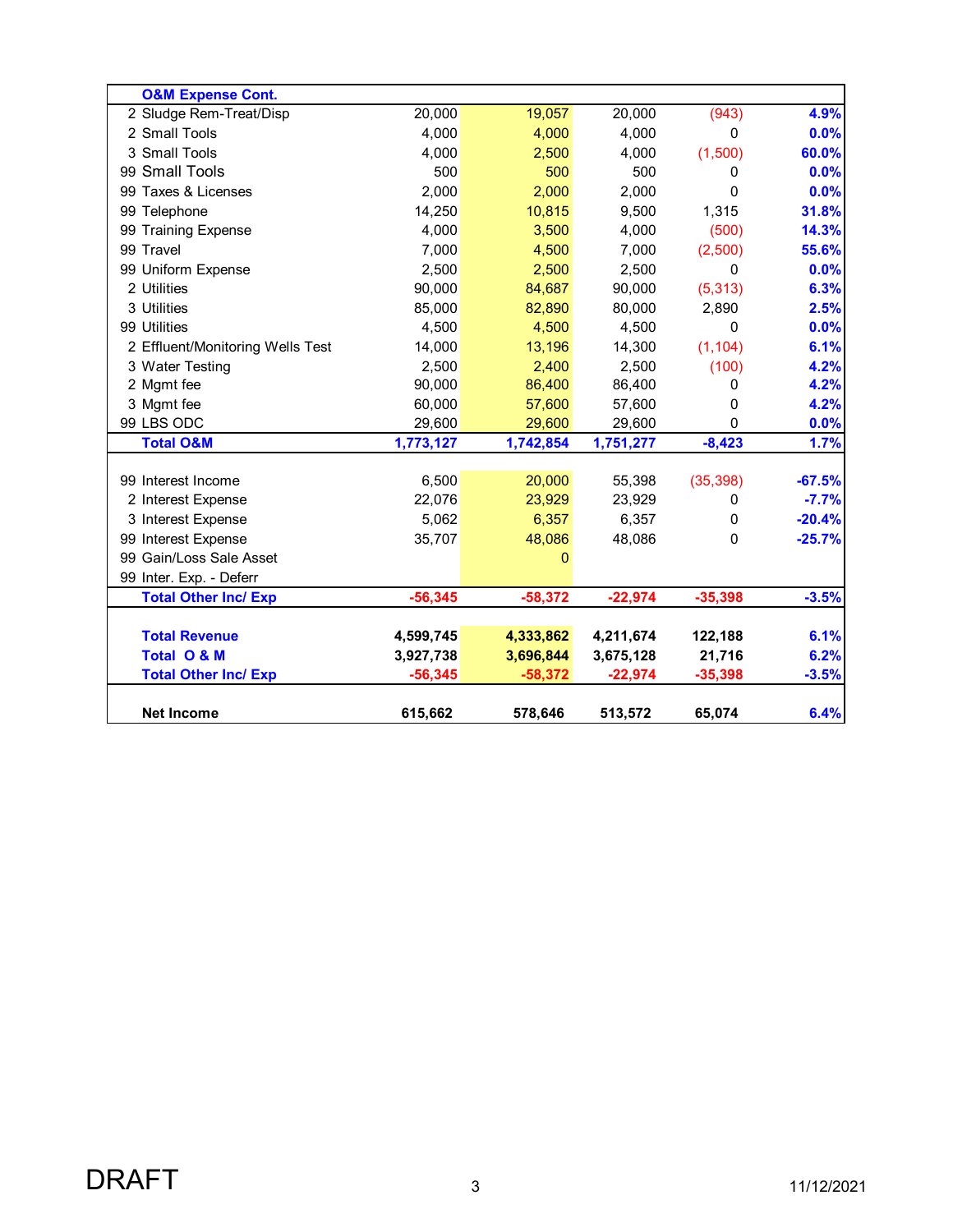| <b>SIUC WATER PRO FORMA</b>                 |             |             |             |             |             |  |
|---------------------------------------------|-------------|-------------|-------------|-------------|-------------|--|
| <b>FY</b>                                   | <b>FY22</b> | <b>FY23</b> | <b>FY24</b> | <b>FY25</b> | <b>FY26</b> |  |
| Revenue                                     |             |             |             |             |             |  |
| <b>Monthly Service</b>                      | 2,343,900   | 2,381,400   | 2,418,900   | 2,456,400   | 2,493,900   |  |
| Irrigation                                  | 90,000      | 90,000      | 90,000      | 90,000      | 90,000      |  |
| <b>Connection Fee</b>                       | 10,000      | 4,500       | 4,500       | 4,500       | 4,500       |  |
| Impact Fees(New Service)                    | 40,000      | 40,000      | 40,000      | 40,000      | 40,000      |  |
| <b>Availability Fees</b>                    | 21,000      | 19,000      | 17,000      | 16,000      | 14,000      |  |
| Misc and Late Fees                          | 19,200      | 19,200      | 19,200      | 19,200      | 19,200      |  |
| <b>Total Revenue</b>                        | 2,524,100   | 2,554,100   | 2,589,600   | 2,626,100   | 2,661,600   |  |
| <b>Expenses</b>                             |             |             |             |             |             |  |
| <b>Total Purchased Water</b>                | 1,108,211   | 1,141,211   | 1,174,211   | 1,207,211   | 1,240,211   |  |
| St Johns O&M Water                          | 61,500      | 62,730      | 63,985      | 65,264      | 66,570      |  |
| Contract Labor                              | 390,140     | 405,746     | 421,975     | 438,854     | 456,409     |  |
| Overtime                                    | 13,000      | 13,000      | 13,000      | 13,000      | 13,000      |  |
| <b>Operations and Maintenance</b>           | 319,190     | 325,574     | 332,085     | 338,727     | 345,502     |  |
| G&A LBS/WSP                                 | 60,000      | 62,400      | 63,600      | 64,800      | 66,400      |  |
| <b>Total Expenses</b>                       | 1,952,041   | 2,010,660   | 2,068,856   | 2,127,857   | 2,188,091   |  |
| <b>Operating Income before Depreciation</b> | 572,059     | 543,440     | 520,744     | 498,243     | 473,509     |  |
| Depreciation                                | 262,000     | 263,000     | 265,000     | 266,500     | 267,000     |  |
| <b>Operating Income</b>                     | 310,059     | 280,440     | 255,744     | 231,743     | 206,509     |  |
| <b>Other Income/Expense</b>                 |             |             |             |             |             |  |
| Rent Antenna Space                          | 129,750     | 129,750     | 129,750     | 129,750     | 129,750     |  |
| Interest Income                             | 1,625       | 1,625       | 1,625       | 1,625       | 1,625       |  |
| <b>Interest Expense</b>                     | (24, 426)   | (17,001)    | (9, 546)    | (2,616)     | (89)        |  |
| <b>Total Other Income/Expense</b>           | 106,949     | 114,374     | 121,829     | 128,759     | 131,286     |  |
| <b>Net Operating Income</b>                 | 417,008     | 394,814     | 377,573     | 360,502     | 337,796     |  |
| Depreciation                                | 262000      | 263000      | 265000      | 266500      | 267000      |  |
| <b>Net Revenues</b>                         | 679,008     | 657,814     | 642,573     | 627,002     | 604,796     |  |
| <b>Debt Service Principle</b>               | 333,140     | 334,641     | 335,811     | 237,191     | 15,766      |  |
| <b>Planned Capital</b>                      | 308,000     | 300,000     | 300,000     | 300,000     | 300,000     |  |
| St Johns Lime House Crossing                |             |             | 300,000     |             |             |  |
| <b>Cash Surplus (Deficit)</b>               | 37,868      | 23,173      | (293, 238)  | 89,811      | 289,030     |  |

FY23 SIUC Share of St Johns Water transmission line repair crossing at Lime House Bridge.

FY25 South State Bank Loan Paid in full.

FY26 SRF 2006 Loan Paid in full.

Pass through \$0.13/1000 gal/yr for Charleston Water Increase \$4.37/1000 to \$4.50/1000.

10% rate increase \$4.50/1000 to \$5.00/1000. The state of the state of the state increase \$4.50/1000 to \$5.00/1000.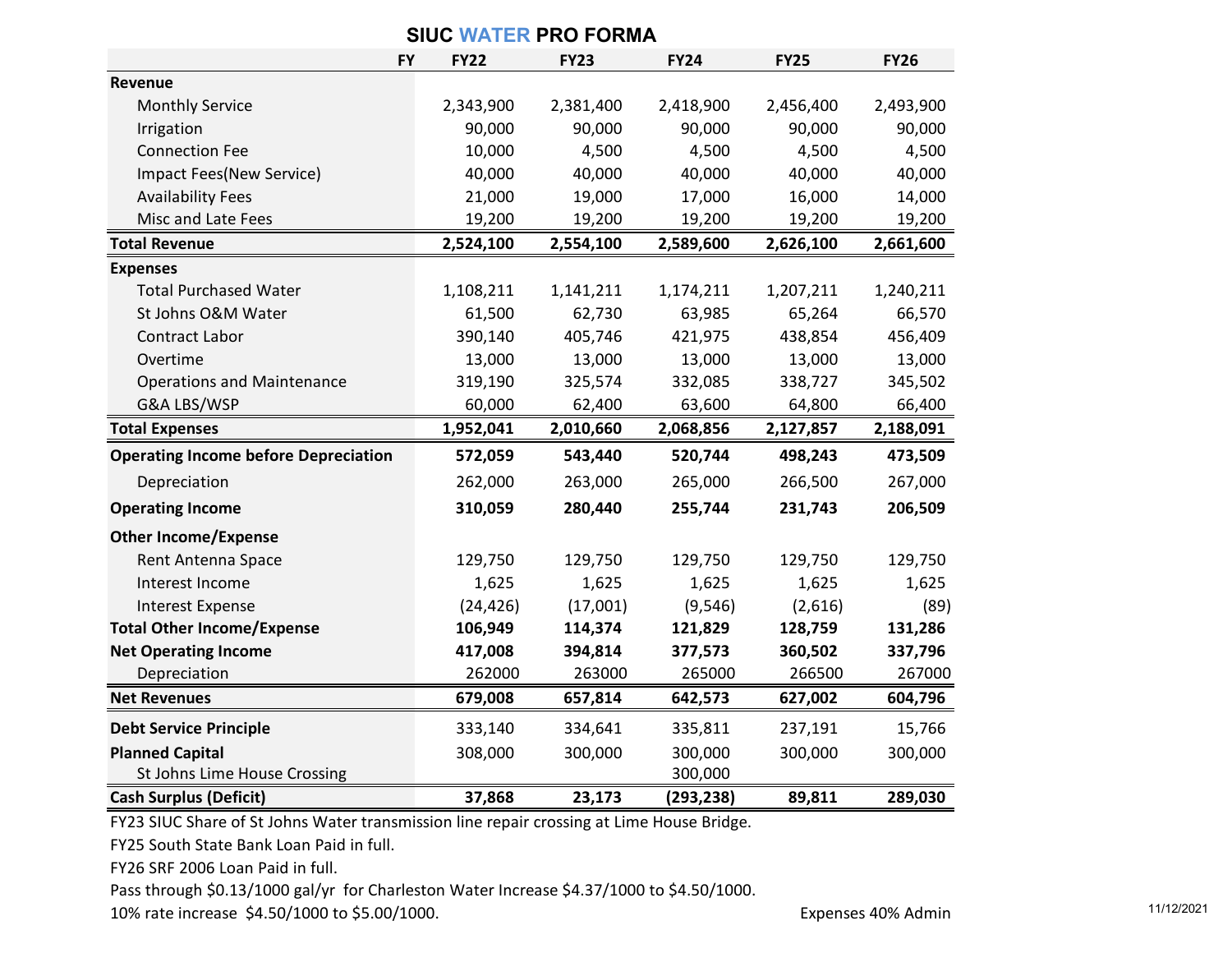|                                             | <b>FY22</b> | <b>FY23</b> | <b>FY24</b> | <b>FY25</b> | <b>FY26</b> |
|---------------------------------------------|-------------|-------------|-------------|-------------|-------------|
| Revenue                                     |             |             |             |             |             |
| <b>Monthly Service</b>                      | 1,795,175   | 1,854,175   | 1,900,175   | 1,911,175   | 1,922,175   |
| <b>Connection Fee</b>                       | 10,000      | 49,000      | 10,000      | 10,000      | 10,000      |
| Impact Fees(New Service)                    | 55,000      | 650,000     | 55,000      | 55,000      | 55,000      |
| <b>Availability Fees</b>                    | 38,000      | 36,000      | 34,000      | 32,000      | 30,000      |
| Misc and Late Fees                          | 204,300     | 28,800      | 28,800      | 28,800      | 28,800      |
| <b>Total Revenue</b>                        | 2,102,475   | 2,617,975   | 2,027,975   | 2,036,975   | 2,045,975   |
| <b>Expenses</b>                             |             |             |             |             |             |
| <b>Contract Labor</b>                       | 555,360     | 572,021     | 589,181     | 606,857     | 625,063     |
| Overtime                                    | 26,100      | 26,100      | 26,100      | 26,100      | 26,100      |
| <b>Operations and Maintenance</b>           | 453,620     | 467,229     | 481,245     | 495,683     | 510,553     |
| G&A LBS/WSP                                 | 90,000      | 93,600      | 95,400      | 97,200      | 99,200      |
| <b>Total Expenses</b>                       | 1,125,080   | 1,158,949   | 1,191,927   | 1,225,840   | 1,260,916   |
| <b>Operating Income before Depreciation</b> | 977,395     | 1,459,026   | 836,048     | 811,135     | 785,059     |
| Depreciation                                | 559,500     | 580,000     | 585,000     | 590,000     | 595,000     |
| <b>Operating Income</b>                     | 417,895     | 879,026     | 251,048     | 221,135     | 190,059     |
| <b>Other Income/Expense</b>                 |             |             |             |             |             |
| Interest Income                             | 1,625       | 1,625       | 1,625       | 1,625       | 1,625       |
| <b>Interest Expense</b>                     | (45, 361)   | (36, 149)   | (26, 893)   | (18, 260)   | (14, 576)   |
| <b>Total Other Income/Expense</b>           | (43, 736)   | (34, 524)   | (25, 268)   | (16, 635)   | (12, 951)   |
| <b>Net Operating Income</b>                 | 374,159     | 844,502     | 225,780     | 204,500     | 177,108     |
| Depreciation                                | 559,500     | 580,000     | 585,000     | 590,000     | 595,000     |
| <b>Net Revenues</b>                         | 933,659     | 1,424,502   | 810,780     | 794,500     | 772,108     |
| <b>Debt Service Principle</b>               | 358,170     | 360,055     | 361,986     | 363,960     | 90,979      |
| <b>Planned Capital</b>                      | 362,000     | 355,000     | 380,000     | 400,000     | 600,000     |
| <b>Cash Surplus (Deficit)</b>               | 213,489     | 709,447     | 68,794      | 30,540      | 81,129      |

#### **SIUC SEWER PRO FORMA**

2% rate increase inside rate \$44.71 to \$45.60

2% rate increase outside rate \$46.76 to \$47.70

South State Loan Paid Off end of 2025

2022 Increased micellaneous fees \$175,500 for FEMA grant reimbursement.

2023 Increased connection fees \$39,000 and impact fees \$595,000 for New Senior Center and MUSC.

2023 Increase revenue \$48,000 for new facilties and 2024 going out \$73,000.